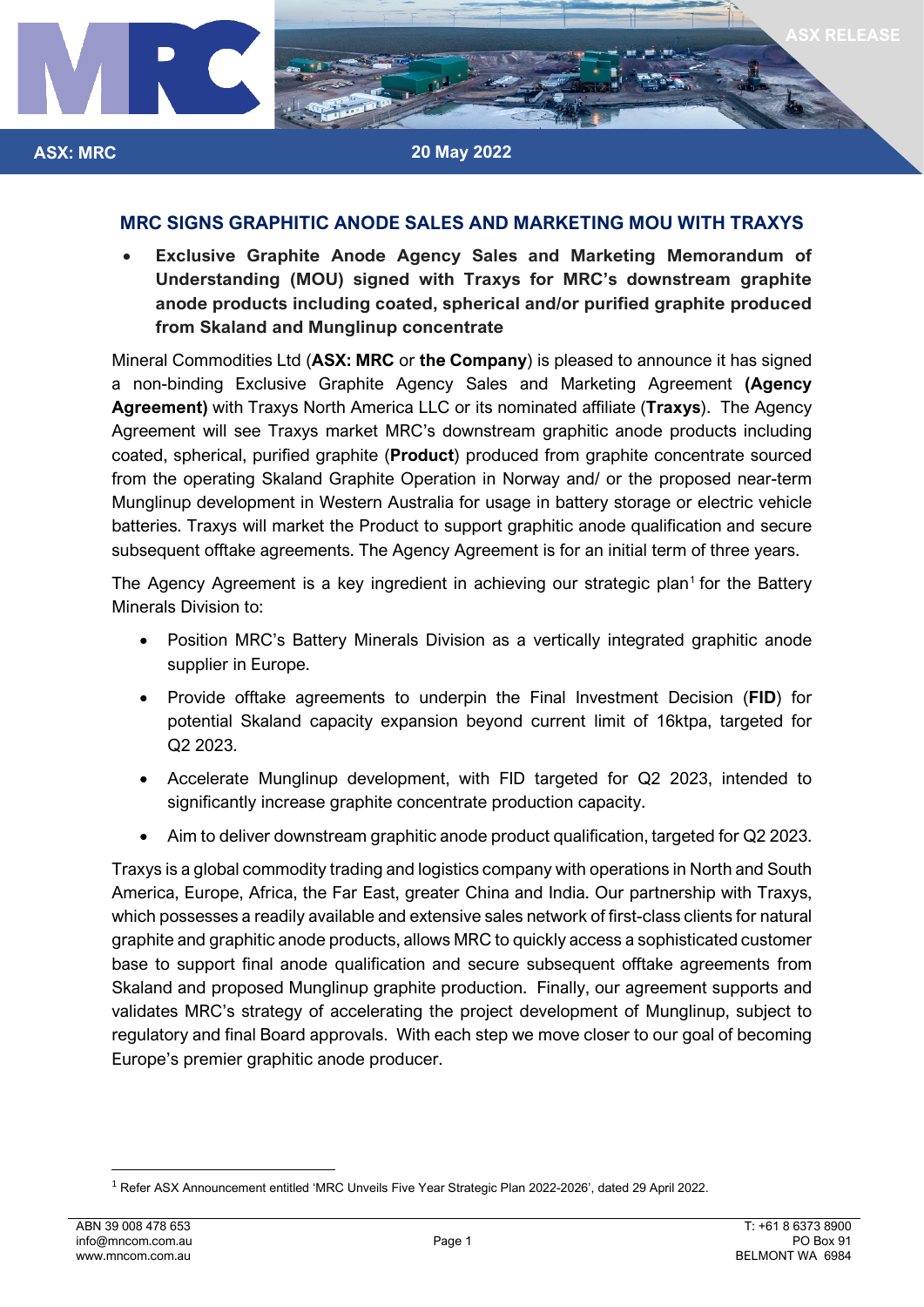Managing Director Jacob Deysel, commented: "*The Traxys Graphite Agency Agreement represents a partnership with a global commodity trader specialising in the sales and marketing of graphitic anode product. This partnership will accelerate graphitic anode qualification and subsequent offtake agreements for product from our operating Skaland mine and will underpin the final investment decisions for the Munglinup development, targeted Skaland expansion and the proposed Active Anode Materials Plant in Norway*".

## **ENDS**

**Issued by Mineral Commodities Ltd ACN 008 478 653** [www.mineralcommodities.com](http://www.mineralcommodities.com/) Authorised by the Chief Executive Officer and Company Secretary, Mineral Commodities Ltd.

For further information, please contact:

**INVESTORS & MEDIA CORPORATE Jacob Deysel Fletcher Hancock** Chief Executive Officer and Managing Director Company Secretary T: +61 8 8 6373 8900 T: +61 8 6373 8900 investor@mncom.com.au [fletcher.hancock@mncom.com.au](mailto:fletcher.hancock@mncom.com.au) fletcher.hancock@mncom.com.au

## **About Mineral Commodities Ltd:**

Mineral Commodities Ltd (ASX: MRC) is a global mining and development company with a primary focus on the development of high-grade mineral deposits within the critical and industrial minerals sectors.

The Company is a leading producer of zircon, rutile, garnet, and ilmenite concentrates through its Tormin Mineral Sands Operation, located on the Western Cape of South Africa.

The Company owns and operates the Skaland Graphite Operation in Norway, the world's highest-grade operating flake graphite mine and is the only producer in Europe.

The planned development of the Munglinup Graphite Project, located in Western Australia, builds on the Skaland acquisition and is a further step toward an integrated, downstream valueadding strategy which ultimately aims to produce graphitic anode products and capitalise on the fast-growing demand for sustainably manufactured Lithium-Ion Batteries.

In April 2022, the Company released its Five-Year Strategic Plan 2022-20261 to delineate and implement its aspiration to become a leading vertically integrated diversified producer of graphitic anode materials and value added mineral products with a commitment to operate with a focus on the Environment, Sustainability and Governance.